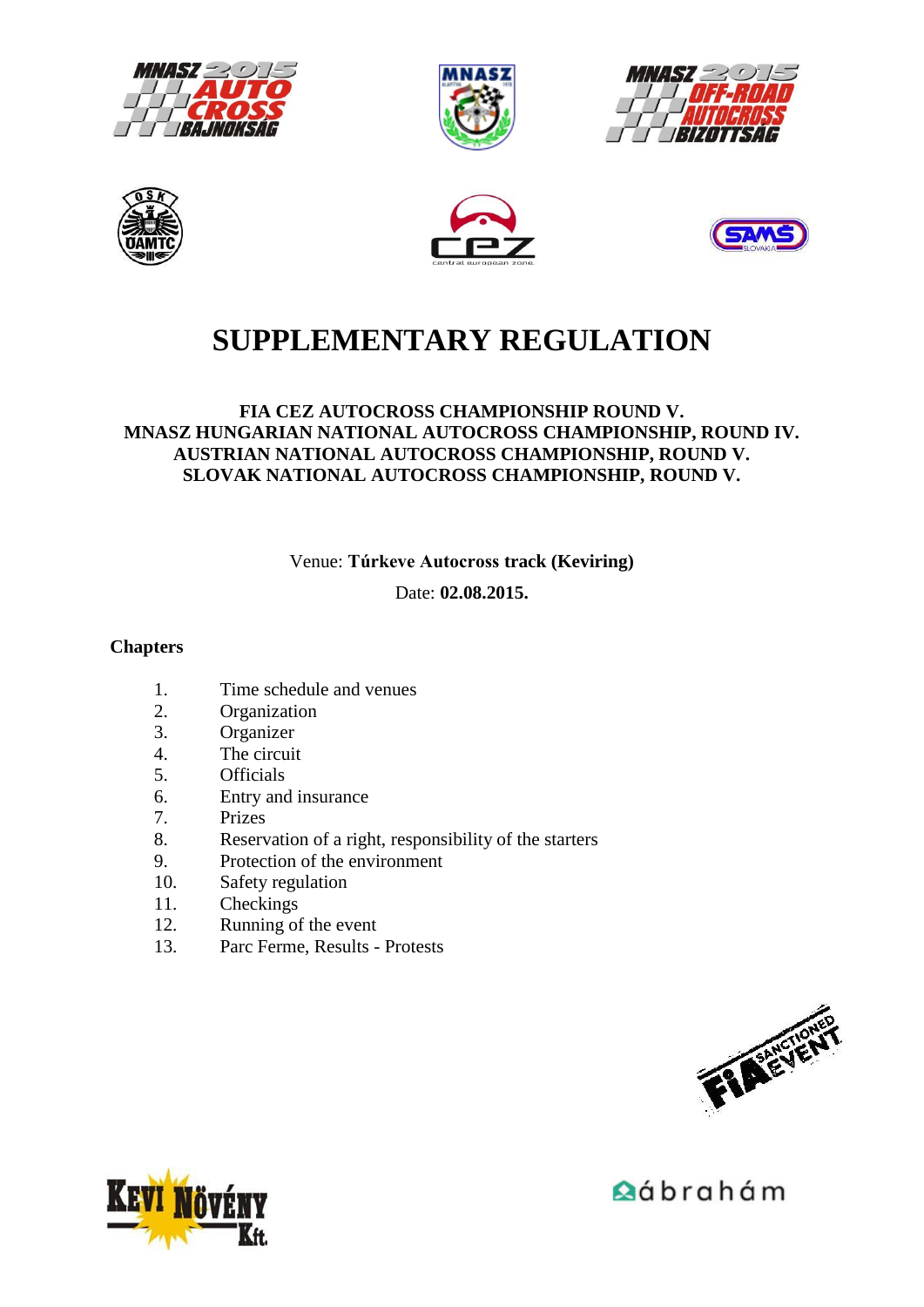### **1. Programme**

#### 2015. július 10. Publication of Supplementary Regulation and acceptance of entries **2015. augusztus 2. 9:00 Closing date for entries**

Location of the race office: Building near start line Place of car pass registration: Scrutineering tent Location of administrative checking: Scrutineering tent Location of scrutineering: Scrutineering tent Location of the official notice board: The notice board is located near at the paddock entry.

#### **02.08.2015. (Sunday)**

| $\blacktriangleright$ | $8:00 - 16:30$             | Secretariat opens                 |
|-----------------------|----------------------------|-----------------------------------|
| $\blacktriangleright$ | $8:00 - 9:00$              | Administrative checking           |
| $\blacktriangleright$ | $8:15 - 9:15$              | Scrutineering                     |
| $\blacktriangleright$ | 9:20                       | 1 <sup>st</sup> Steward's meeting |
| $\blacktriangleright$ | $9:30-$                    | Free practice                     |
| $\blacktriangleright$ | $10:15 -$                  | Official timed practice           |
| $\blacktriangleright$ | $11:15 -$                  | $1st$ Heat                        |
| $\blacktriangleright$ | $12:30-$                   | $2nd$ Heat                        |
| $\blacktriangleright$ | $13:45$ -                  | $3rd$ Heat                        |
| $\blacktriangleright$ | 10 min after end of heats  | $2nd$ Steward's meeting           |
| $\blacktriangleright$ | $15:00 -$                  | Semi Finals and Finals            |
| ➤                     | 10min after end of finals  | 3 <sup>rd</sup> Steward's metting |
| ≻                     | 30 min after end of finals | Prize giving ceremony             |

#### **2. Organisation**

The Organizer will organize the FIA CENTRAL EUROPE ZONE AUTOCROSS CHAMPIONSHIP and the MNASZ Autocross National Championship, Slovakian Autocross National Championship, and Austrian Autocross National Championship according to the Autocross regulation valid for 2015.

#### **3. Organizer**

| Organizer of the event: | Túrkevei VSE                         |  |
|-------------------------|--------------------------------------|--|
| Address:                | H-5420 Túrkeve, József Attila u. 23. |  |
| Post address:           | H-5420 Túrkeve, Attila u. 3/A.       |  |
| Tel:                    | $+36209654458$ $+36703415109$        |  |
| Fax:                    | $+3656554011$                        |  |
| E-mail:                 | sz.ildi@vipmail.hu                   |  |
|                         | karoly.abraham@abrahamkft.hu         |  |

Race office: Autocross track, Túrkeve (Keviring)

#### **4. General conditions, description of the circuit**

#### **General**

This event will count towards:

- FIA CEZ Autocross Championship 2015
- Hungarian National Autocross Championship 2015
- Slovak National Autocross Championship 2015
- Austrian National Autocross Championship 2015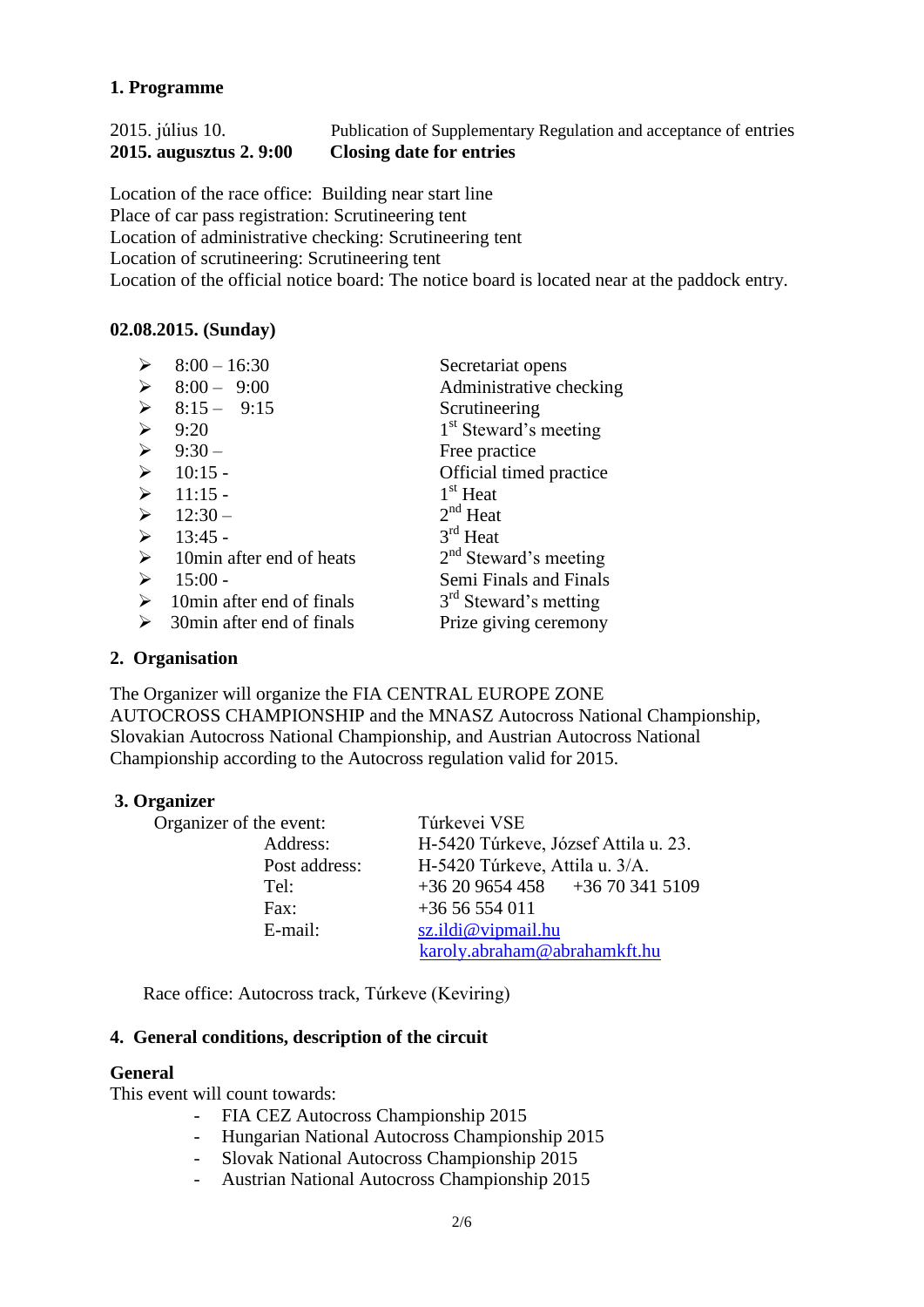#### **Descrition of the circuit**

 Lenght: 820 m. Width os start: 20 m. Maximum width: 20 m. Minimum width: 10 m. Composition: 100% gravel.

#### **5. Officials**

|  | Chairman of the stewards:                                  |              | Cselényi Vilmos              | (H)  |
|--|------------------------------------------------------------|--------------|------------------------------|------|
|  | Stewards:                                                  |              | Roman Paszkiewicz            | (SK) |
|  |                                                            |              | <b>Gottfried Mannsberger</b> | (A)  |
|  | Clerk of the Course:                                       |              | Mogyorósi Attila             | (H)  |
|  | Chief track Marshal:                                       |              | Csató József                 | (H)  |
|  | Secretary of the event:                                    |              | Sass-Szabó Ildikó            | (H)  |
|  | <b>Technical Steward:</b>                                  |              | Szilágyi Béla                | (H)  |
|  | <b>Chief Scrutineer:</b>                                   |              | Jánossy Tamás                | (H)  |
|  | Chief Timekeeper:                                          |              | Boros Lajos                  | (H)  |
|  | <b>Safety Officer:</b>                                     |              | Oros Sándor                  | (H)  |
|  | Driver's liaison Officer:<br><b>Chief Medical Officer:</b> |              | Gerlei Sándor                | (H)  |
|  |                                                            |              | TBA                          |      |
|  | Judge of fact:                                             | Start:       | TBA                          |      |
|  |                                                            | False start: | <b>TBA</b>                   |      |
|  |                                                            | Finish:      | TBA                          |      |
|  |                                                            |              |                              |      |

#### **6. Entry and insurance**

Anybody wishing to take part in the Event must send the attached entry form duly completed and signed by the competitor and the driver, stamped, to the Organizer. If the drivers' intention to start is obstacled, he must inform the Organizer immediately in written form - email, fax or printed - latest by the beginning of the administrative checking. Otherwise the Off-Road Committee will penalize him. Entries are accepted after the closing date for entries, too, with a reservation according to the regulation. Entry fee is to be paid during administrative checking.

#### **Insurance:**

Every driver must have drivers' insurance. During the entry an insurance premium must be taken out which guarantees the competitors' cover for Third Party Liability towards third parties. The insurance is valid from start of the event and brakes off at the end of the event or in case of falling out or exclusion.

| <b>Entry fee</b> + <b>Insurance</b> | DIV TAX             | 4000 HUF $(15 \epsilon)$ |
|-------------------------------------|---------------------|--------------------------|
|                                     | <b>BUGGY1600</b>    | 4000 HUF $(15 \epsilon)$ |
|                                     | <b>SUPERBUGGY</b>   | 4000 HUF $(15 \epsilon)$ |
|                                     | <b>BUGGY N</b>      | 4000 HUF $(15 \epsilon)$ |
|                                     | <b>DIV TAX/1600</b> | 4000 HUF $(15 \epsilon)$ |
|                                     | <b>JUNIOR</b>       | 4000 HUF $(15 \epsilon)$ |

This includes the entry fee, insurance and the usage fee of the paddock, too. Entry without compulsory advertisement 14.000 Ft (50  $\epsilon$ ).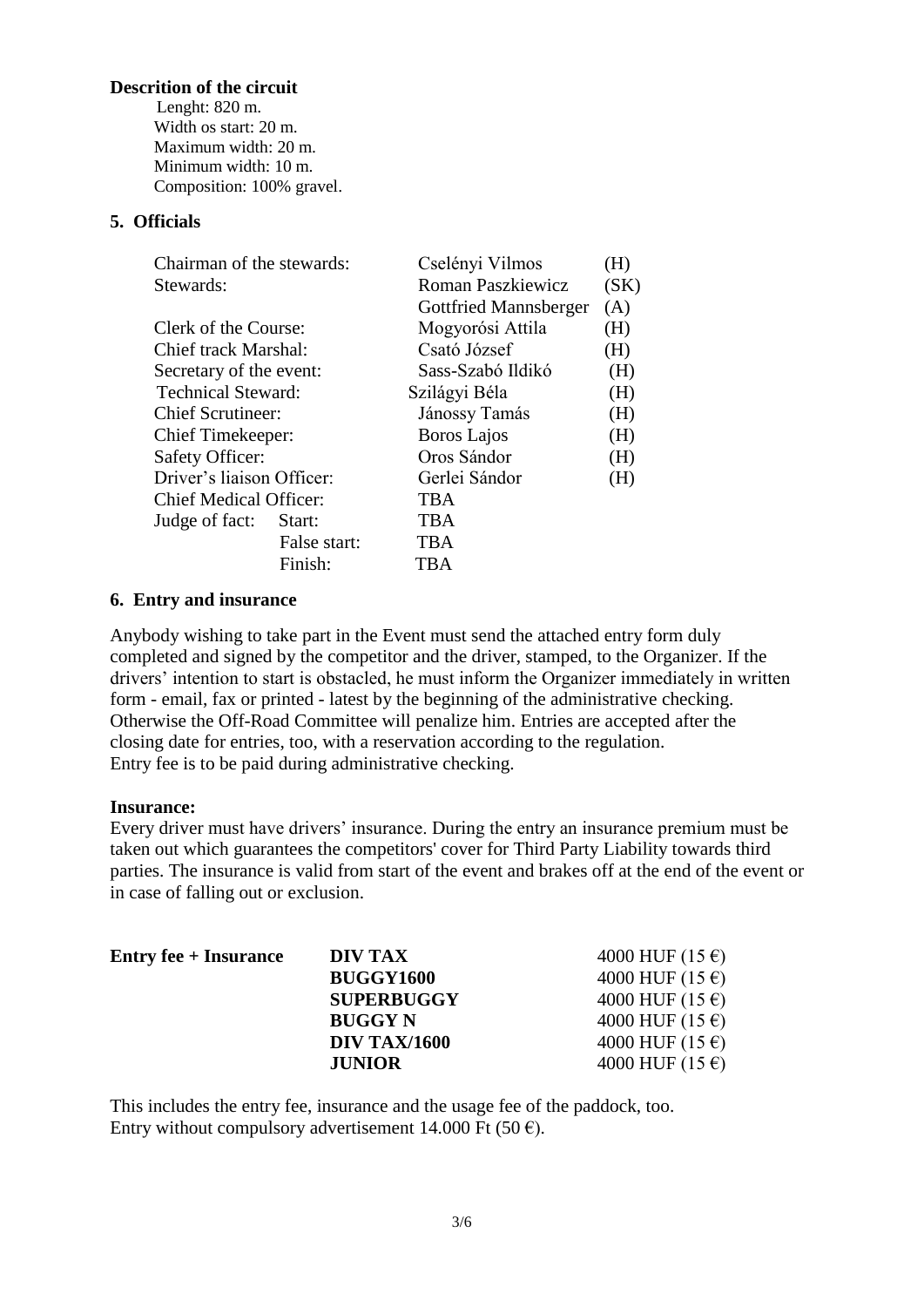#### **Transponder**

On the races transponders timing happens. All driver must use a transponder. If the competitors doesn't have a transponder, the organizer ensures for it, free of charge.

#### **Entry pass**

The admission is free.

## **7. Prizes**

According to the CEZ and National regulation.

The podium ceremony for the Hungarian Championship and CEZ will be held near the Start line.

### **8. Reservation of a right, responsibility of the starters**

The Organizer keeps the right for changing this supplementary regulation by the beginning of the event, with the following conditions: in case of any change drivers will be informed by dated and numbered bulletins, which have been approved beforehand by the Committee. After starting the event this right goes to the Stewards' Panel. The participants submit with signing the entry form to the instructions of the supplementary regulation and the bulletins. Participating the event is at participants' own risk. The drivers declare by signing the entry form that they not raise a claim for right of recovery towards the Organizer, respectively resign of any claim of recovery.

### **9. Protection of the environment**

Each driver is requested to ensure that a plastic sheet (minimum dimensions 4 m by 5 m) is spread on the ground in the place reserved for his team where work is to be done on his car, in order to prevent any pollution in case of an accidental leak, etc. and a 150 l trash bag for collecting the rubbish.

All participants are obliged to abide cleanliness and to protect the environment from contamination.

#### **10. Safety regulation**

Each driver is responsible for ensuring that a min. 5 kg fire extinguisher (able for work properly) is available within his own team area inside the paddock.

# **11. Checkings**

# **Administrative checkings**

Only drivers must report to administrative checking which will be held at the administrative office.

#### **Scrutineering – technical checking**

Any car taking part in the Event must be presented to the scrutineering (Scrutineering Checking Place) Any car arriving after the closure of scrutineering may be refused permission to start. Noise: For all cars, a limit of 100 dB is imposed, measured with a noise pressure meter regulated at "A" and "SLOW", placed at an angle of 45° to and a distance of 50 cm from the exhaust outlet. During the checking the car's engine must be turning at 4500 revolutions per minute. (A carpet of 1.50 m x 1.50 m minimum must be placed over the relevant area). The fitting of heat retaining devices or pre-heating is prohibited. This applies both wet-weather and dry-weather tyres.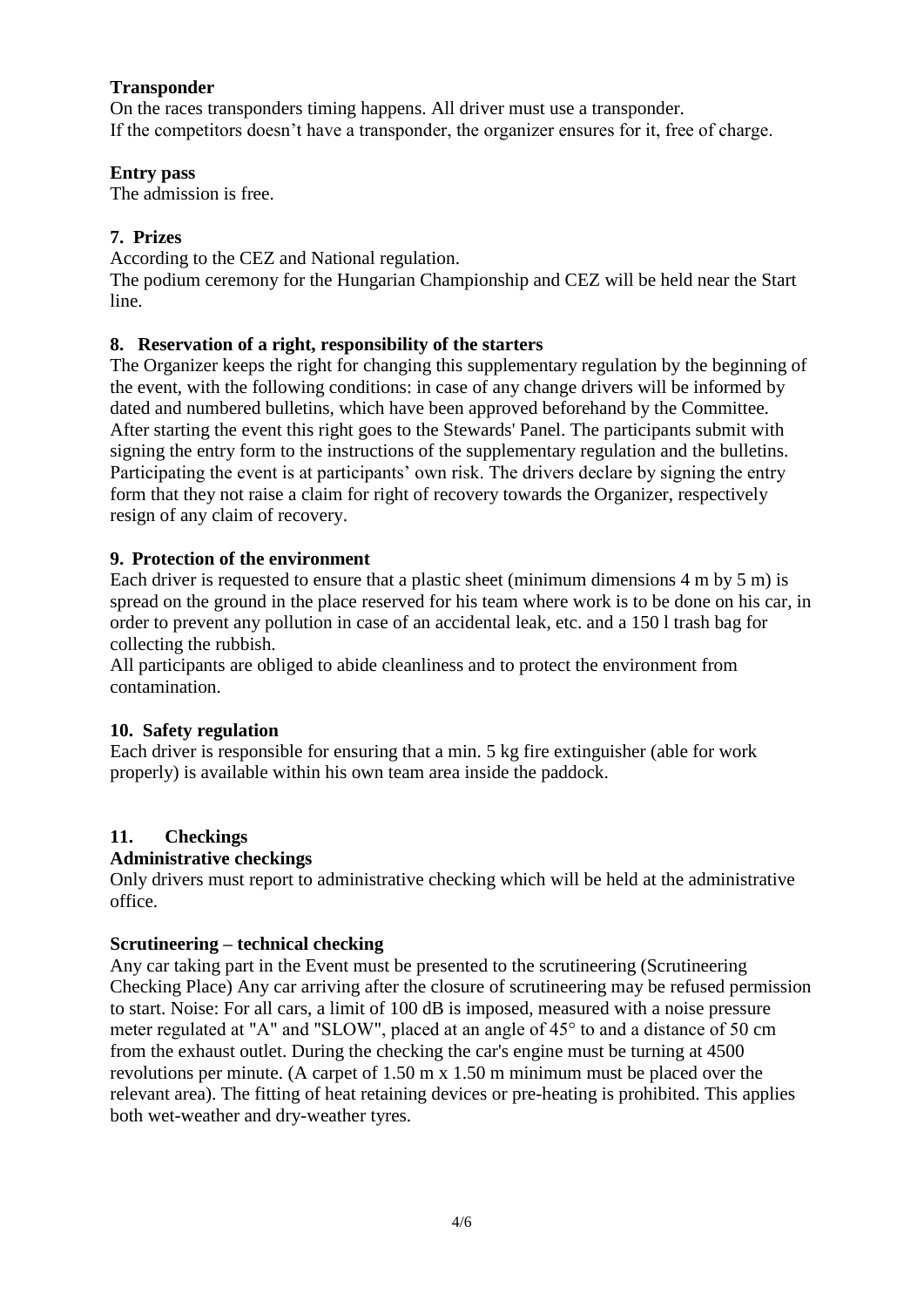#### **12. Running of the event**

Practice: Each driver must

complete at least one timed lap during the practice. Should this not be the case, he may be allowed to start at the discretion of the Stewards.

| Duration: | Free practice:    | 4 laps |
|-----------|-------------------|--------|
|           | Time practice:    | 4 laps |
|           | Heats:            | 5 laps |
|           | Semi- and Finals: | 7 laps |

#### **13. Parc Ferme, Rresults – Protests**

### **Parc Ferme**

Cars having taken part in and having finished (chequered flag) the Finals must be brought by the drivers to the Parc Ferme immediately after the finals, the cars shall remain in the Parc Ferme for at least 30 minutes after the publication of the results. Can be released by decision of the Stewards. In this area, it is forbidden to make any repair to the vehicle or to carry out refueling.

### **Results**

All results will be posted to the Official Notice Board.

#### **Protests - appeals**

All protests will be lodged in accordance with the Code. All protests must be made in writing and handed to the Clerk of the Course or his assistant, or in their absence any of the Stewards of the meeting, together with the sum of 100 000 HUF (general protest), or 100 000 HUF (technical protest).

If the protest requires the dismantling and re-assembly of different parts of a car, the claimant must make a certain deposit by the Stewards. Competitors have the right to appeal, as laid down in Article 13 of the FIA International Sporting Code. The amount of the appeal fee is 100. 000.-HUF.

#### **Túrkeve, 09.07.2015.**

**Kiírás jóváhagyása** TVSE

**stamp.** *Urbánné Tóth Marianna* 

 **MNASZ (ASN) Visa: K- 391 / 2015.07.13. MNASZ Off-Road aprroved date: 2015.07.10**

> *Budai Ferenc sk.* Head of Off-Road Commision